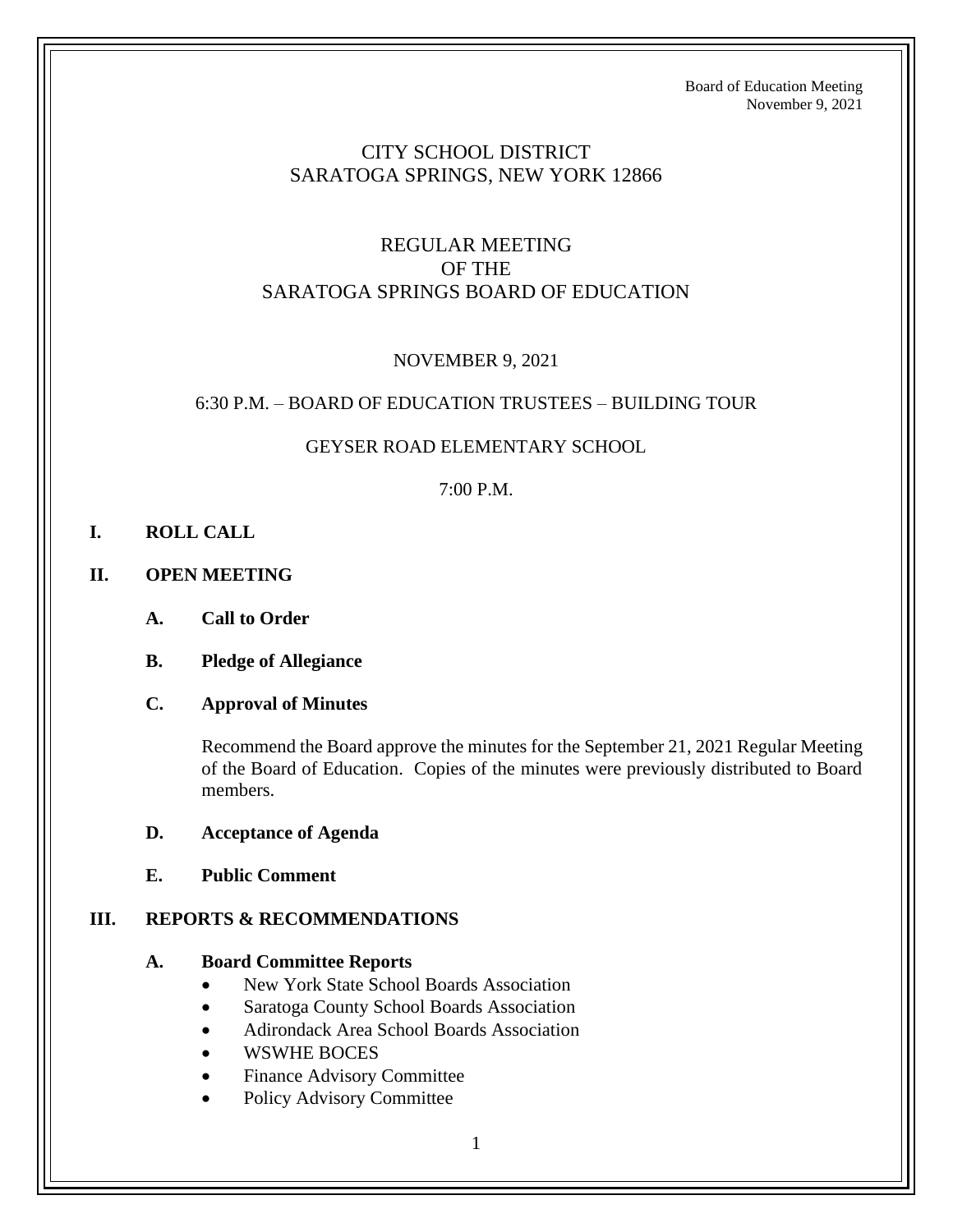- Property Administration Advisory Committee
- Superintendent Evaluation Form Committee
- Other Board Reports

## **B. Student Representative Report**

### **C. Administrative Reports & Presentations**

- 1. *Superintendent's Comments*
	- Recognition of Fall Sports Teams and Coaches
	- Vaccination Clinics for Children Ages 5-11
	- Superintendent Conference Day Recognitions
	- Board of Education Budget Workshop: Monday, November 15, at 6:00 pm
- 2. *Music Curriculum Update*

Music Curriculum Update: Jennifer Steimle, Director of K-12 Humanities & Elementary Instruction and music teachers Erica Nirsberger, Derek Bull and Megan O'Sullivan, will provide an update on the Music curriculum work K-12 through the renewal process.

3. *Interscholastic Athletics Presentation*

Nick McPartland, Director of Physical Education / Athletics / Health, and Kelsey Allen, Physical Education Department Head for grades 6-12 Health and Education, will present an overview of the Saratoga Springs City School District's Physical Education, Health and Interscholastic Athletic programs.

4. *Capital Project Update*

Bill McMordie, Principal, Saratoga Project Management, Inc., will give an update on the Legacy project; Contract awards for Phase I and Estimates for Phases I – IV.

### **D. Recommendations (Policy, Budget, Other – as needed)**

### **IV. OLD BUSINESS**

## **V. MODIFICATIONS TO THE CONSENT AGENDA**

- **VI. CONSENT AGENDA**
	- **A. New Business**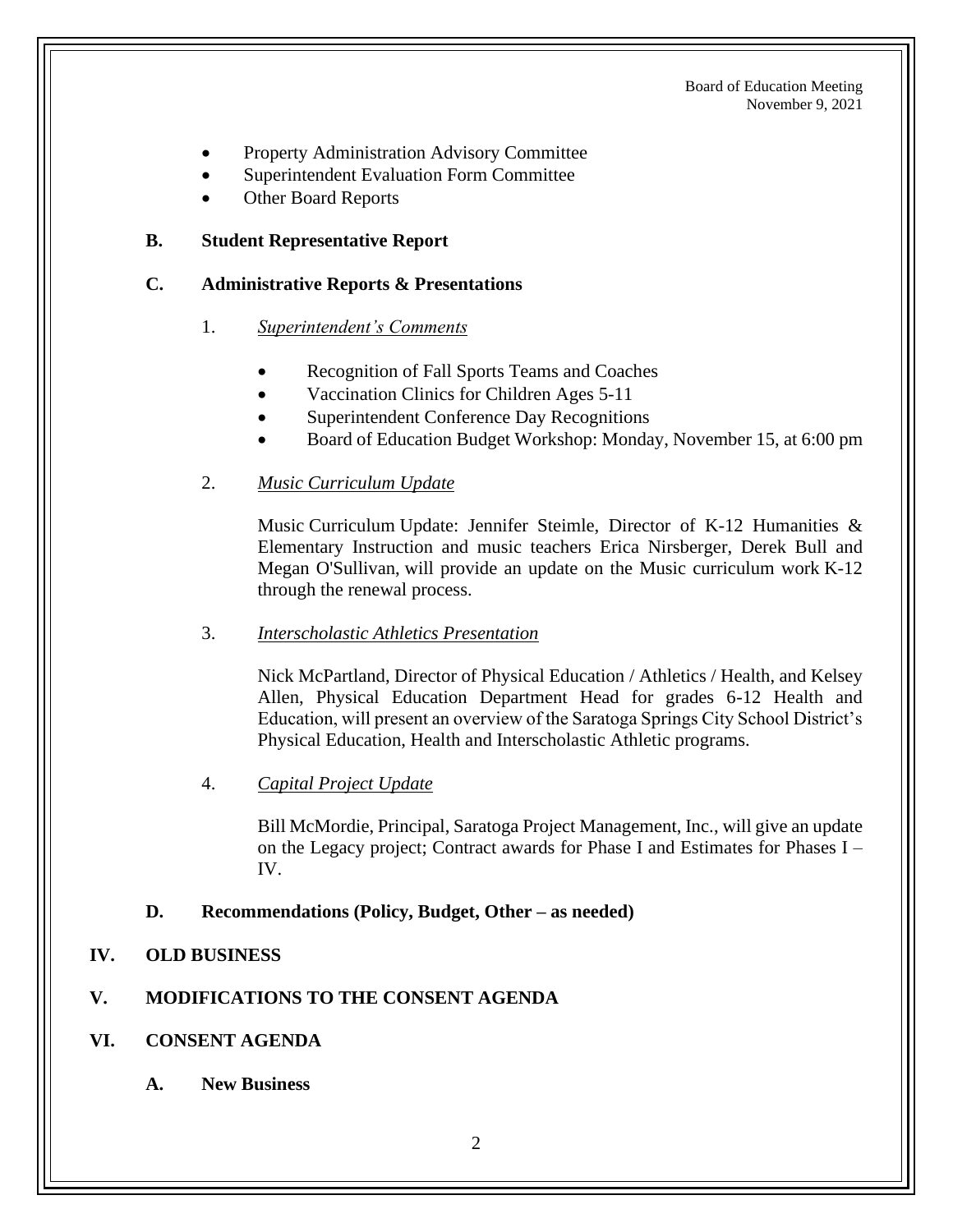1. *Committee on Special Education and Committee on Preschool Special Education Pupil Placements*

The recommendations of the Committee on Preschool Special Education and the Committee on Special Education for pupils' placement arrangements are referred to the Board for approval. Copies of these recommendations have been previously sent to the Board members for review and will be attached to the official minutes.

- 2. *Field Trip*
	- a. Recommend the Board of Education grant permission for the Boys Varsity Indoor Track Team to travel to New York City, New York on Sunday, December 19, 2021 and return on Sunday, December 19, 2021 to participate in the Energice Hall of Fame Track and Field Meet to be held at the NYC Armory.

## **B. Personnel**

- 1. *Teacher Tenure Appointment*
	- a. Recommend the Board approve the appointment of Julianne Barnes to tenure in the position of Special Education Teacher in the tenure area of Education of Children with Handicapping Conditions – Special Education – General effective December 13, 2021. Ms. Barnes is certified in Students with Disabilities (Grade 1-6), Initial, 5/17; Childhood Education (Grades 1-6) Initial, 5/17; Students with Disabilities (Birth - Grade 2) Initial, 5/17; Early Childhood Education (Birth-Grade 2), Initial, 5/17. (Dorothy Nolan)
- 2. *Teacher Leave of Absence Revision*
	- a. Recommend the Board approve the revised leave of absence for childrearing purposes for Rachel Sturm from the position of First Grade Teacher effective November 17, 2021, through June 30, 2022. (Previously approved as September 24, 2021 through November 26, 2021 at the 9/21/21 BOE meeting and October 26, 2021 through November 26, 2021 at the 10/12/21 BOE meeting.) (Division Street)

## 3. *Teacher Leave of Absence*

a. Recommend the Board approve the unpaid leave of absence of Heather Spatafora from the position of Grade 5 Teacher effective November 20, 2021 through June 30, 2022. (Division Street)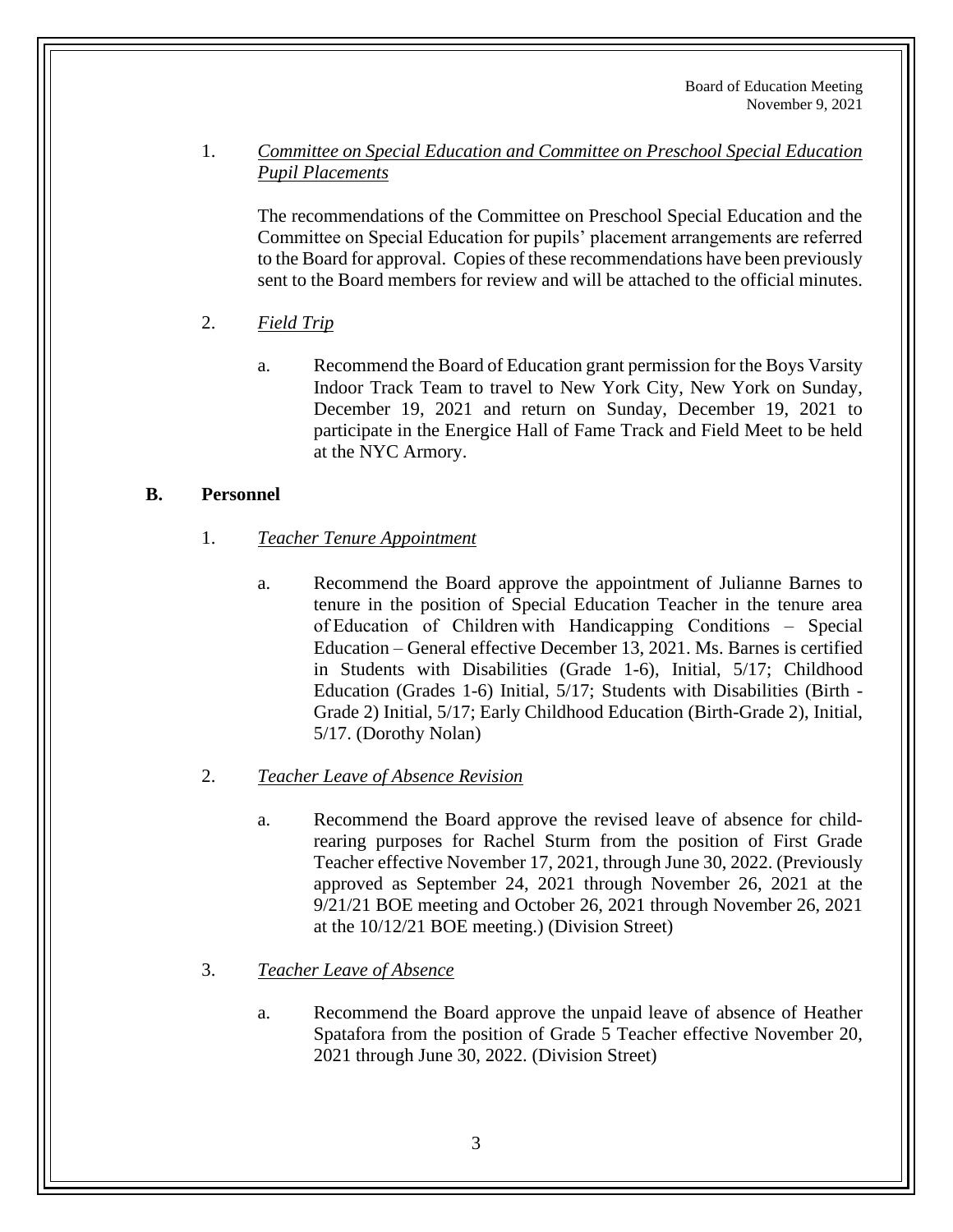### 4. *Teacher Resignation*

- a. Recommend the Board accept the resignation of Jasmin Raidoo from the position of School Social Worker effective December 1, 2021. (Seniority: 9/1/2020) (Maple Avenue)
- 5. *Teacher Appointment Revision*
	- a. Recommend the Board approve the revised temporary appointment of Giselle Hunter to the position of Elementary Teacher effective October 18, 2021 through June 30, 2022. (Previously approved at the 9/21/21 BOE meeting.) (Caroline Street – LOA)

#### 6. *Teacher Appointments*

- a. Recommend the Board approve the three (3) year probationary appointment of Jessi Boucher to the position of School Social Worker effective December 1, 2021 with probation beginning December 1, 2021, and tentatively scheduled to conclude November 30, 2024 contingent upon meeting all of the requirements Education Law 3012, 3012-c or 3012-d. Ms. Boucher holds certification as School Social Worker, Provisional, 9/2016. (District – Initially placed at Maple Avenue – Replacement)
- b. Recommend the Board approve the temporary appointment of Rebecca McCarthy to the position of .8 District School Psychologist effective December 3, 2021 through June 30, 2022. Ms. McCarthy holds certification as a School Psychologist, Provisional 9/2019 (District – New)
- c. Recommend the Board approve the temporary appointment of Jennifer Cardinale-Werner to the position of .8 Attendance/Engagement Liaison effective December 6, 2021 through June 30, 2022, pending certification. (District - Initially placed at the High School – New)

### 7. *NYSED Certified Teaching Assistant Resignation*

- a. Recommend the Board accept the resignation of Patricia Klaus from the position of Teaching Assistant effective December 6, 2021. (Seniority: 3/6/2018) (Division Street)
- 8. *NYSED Certified Teaching Assistant Appointment*
	- a. Recommend the Board approve the four (4) year probationary appointment of Heather Swistak to the position of Teaching Assistant effective November 22, 2021. Ms. Swistak holds certification as a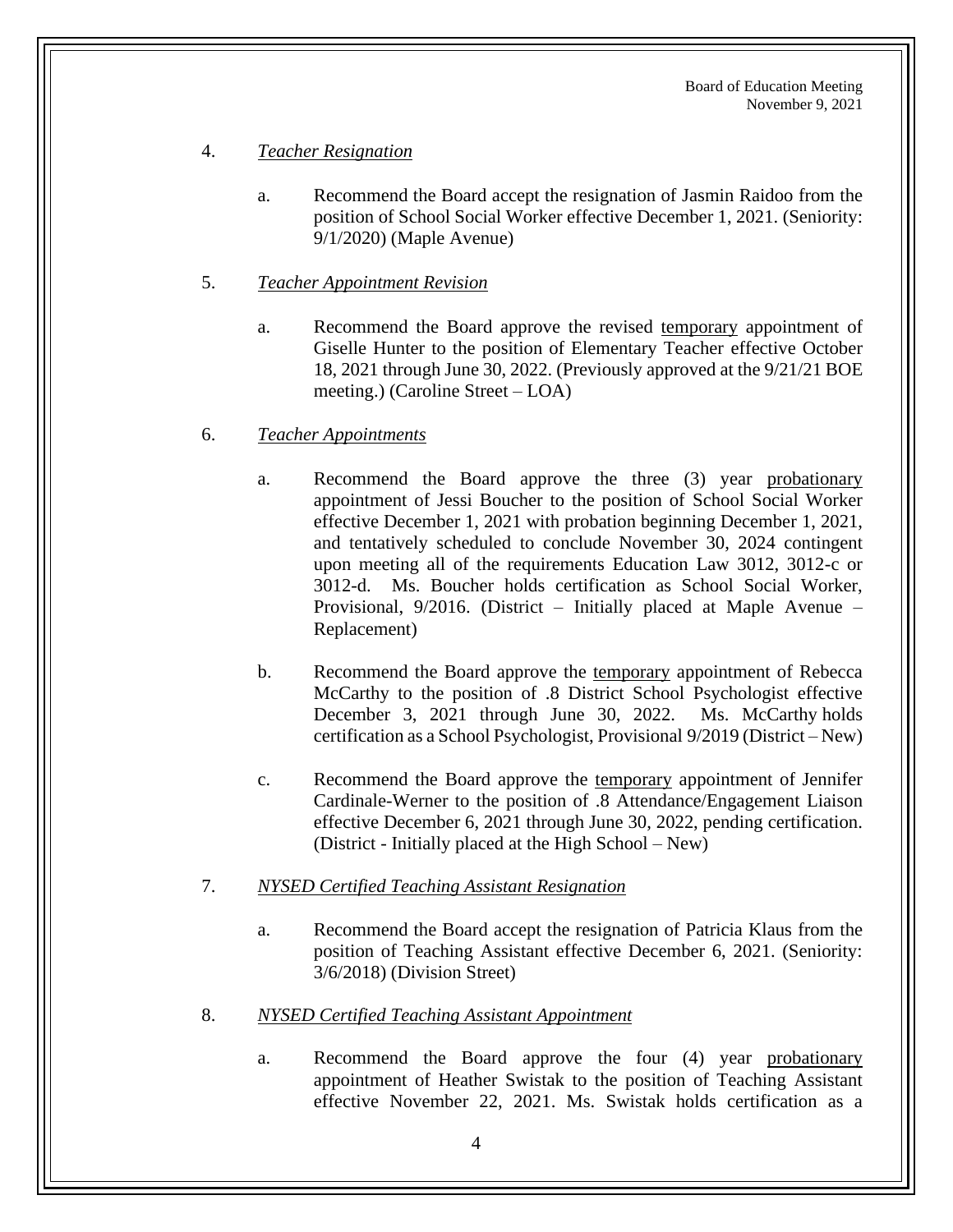Teaching Assistant Level 1, 9/2021. (District – Initially placed at Geyser Road – Replacement)

### 9. *Co-Curricular Rescission*

- a. Recommend the Board approve the rescission of Dean Bailey from the position of Modified Wrestling Coach effective November 3, 2021. (Previously approved at the 10/12/21 BOE meeting.)
- 10. *Co-Curricular Appointments*
	- a. Recommend the Board approve the following appointments for the 2021- 2022 District Tutoring Center Program:

Tutoring Center Administrators (Up to 10 hours/week combined) Cody Conley Stacey Ralston

Suspension Tutors & Tutoring Center Teachers (Up to 10 hours/week) Laurie Feldhaus Jamie Iglesias Darcy Pietropaolo

Tutoring Center Teachers (Up to 10 hours/week) Christopher Barone Patrick Taormina Jessica Narkiewicz Nicholas Deady Amy Krogmann

SEL Counselor (1 hour/day Mon-Thurs) Brittany Ambrosio

b. Recommend the Board approve the following appointments as chaperones for sporting events during the 2021-2022 school year:

Susan Pienta Christine Vilardo Christopher Conley

c. Recommend the Board approve the following coaching appointments for the Fall 2021 Interscholastic Season:

Freshman Football Collin McCormick Modified Boys Cross Country Brady Bobbitt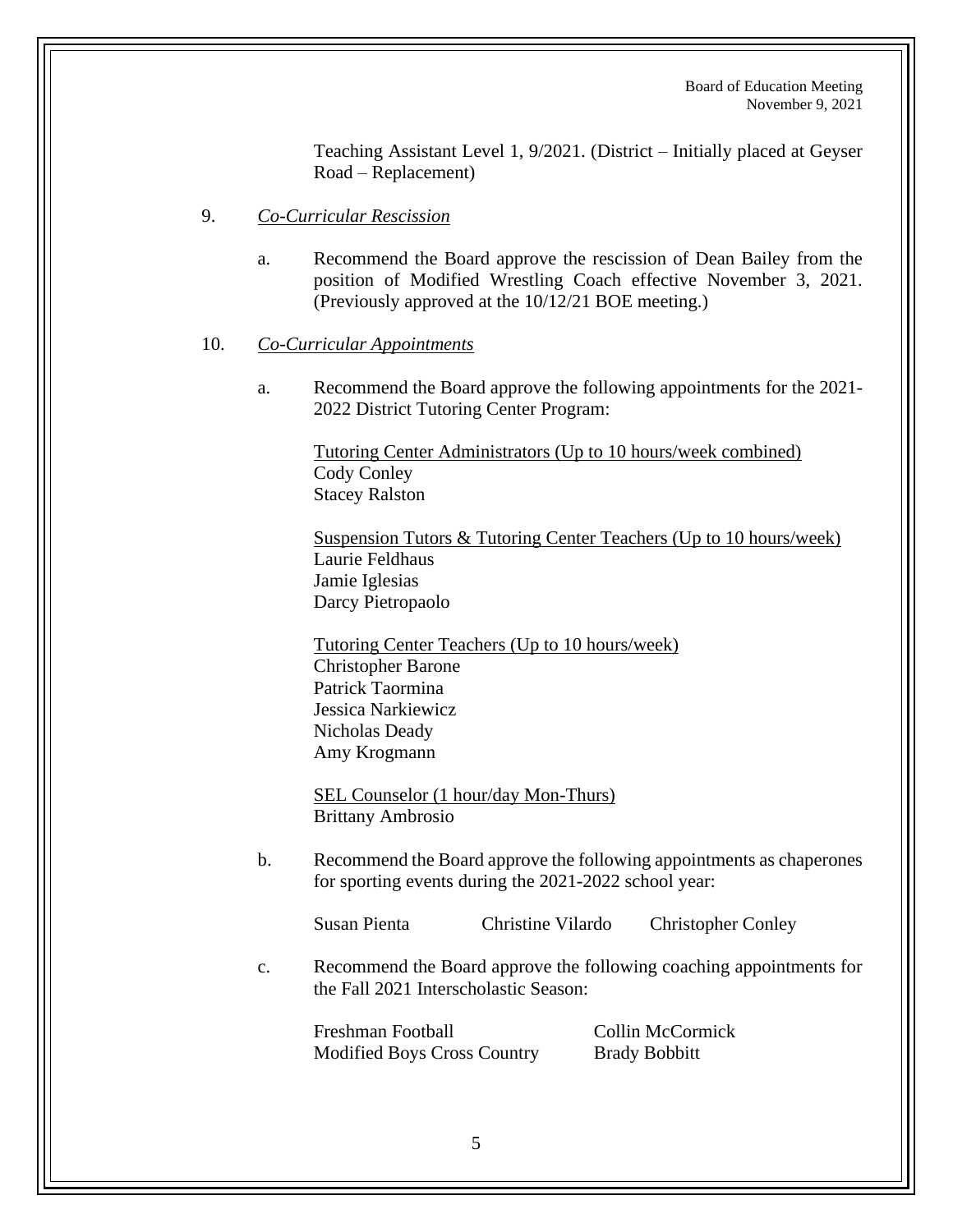#### 11. *Club Advisor Appointments*

a. Recommend the Board approve the following non-contractual Club Advisor appointments for the 2021-2022 school year:

> Greenfield – Level 2 Orchestra Club Derek Bull Safety Patrol Derek Bull Science Fair/Robotics Suzanne Hausam Sports Michael Ricupero

Greenfield – Level 1 Art Club Kristin Kotarski

Student Council Kelley Brennan & Erin Flores

High School – Volunteer Bring Change to Mind Jessica Narkiewicz Guitar Club Robert Hill

- 12. *Civil Service Leaves of Absence*
	- a. Recommend the Board approve the unpaid leave of absence pursuant to the Family Medical Leave Act (FMLA) of Nicholas Fabiani from the position of School Bus Driver effective October 12, 2021 through November 7, 2021. (Transportation)
	- b. Recommend the Board approve the unpaid leave of absence for Milena Giraldo-Lopez from the position of Teacher Aide effective November 22, 2021 through December 23, 2021. (Geyser Road)

#### 13. *Civil Service Retirement / Resignations*

- a. Recommend the Board accept the resignation for retirement purposes, with appreciation and regret, of Wendy Stadnyk from the position of IT Administrative Assistant effective November 30, 2021. (Seniority: 9/22/03) (Information Technology)
- b. Recommend the Board accept the resignation of Armond DiGiuseppe from the position of School Bus Aide effective October 28, 2021. (Seniority: 4/7/2021) (Transportation)
- c. Recommend the Board accept the resignation of Lisa Bates from the position of Part-time Monitor effective October 29, 2021. (Seniority: 9/11/15) (Greenfield)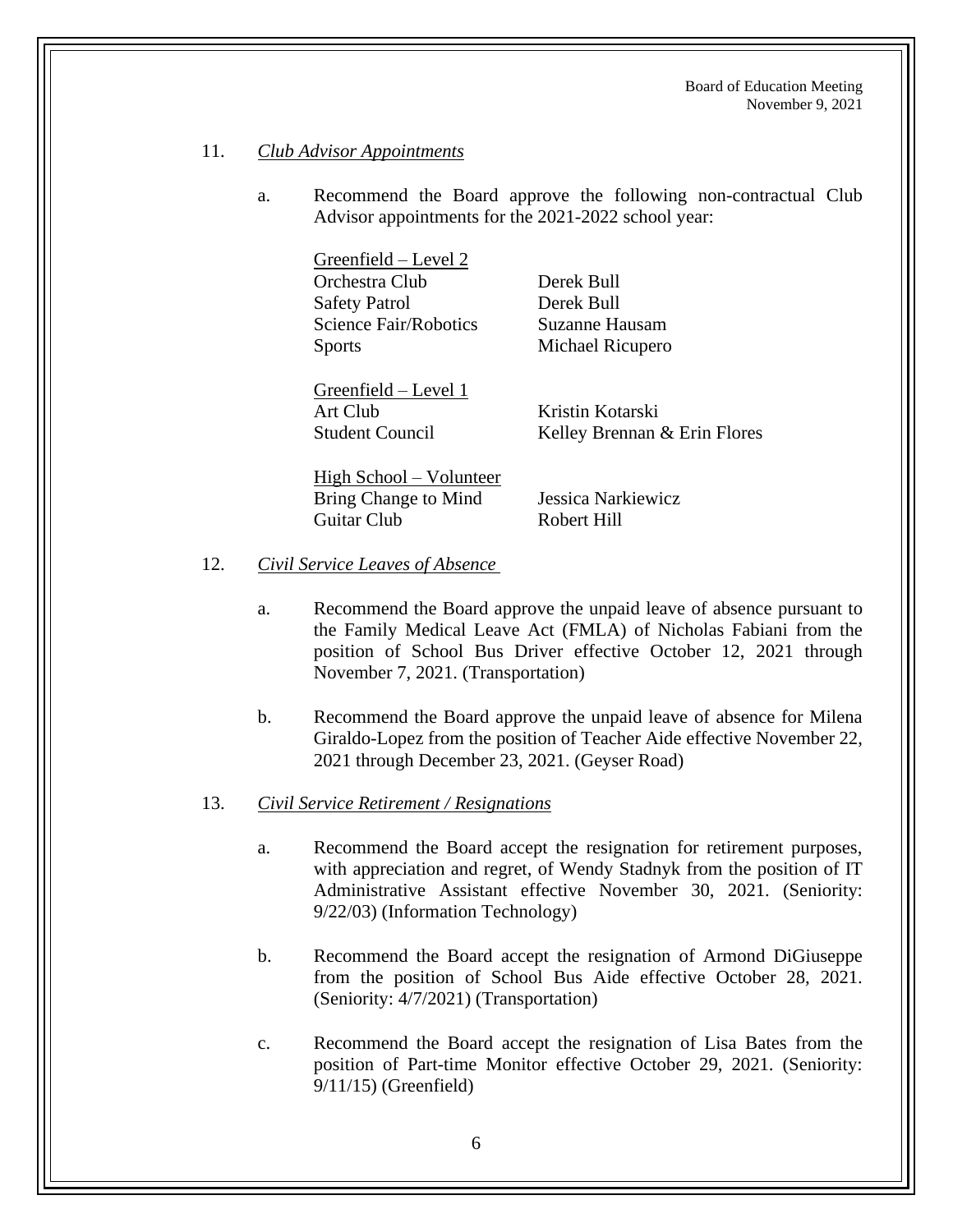- d. Recommend the Board accept the resignation Joanne Seastrand from the position of 3.5-hour Food Service Helper effective November 10, 2021. (Seniority: 9/15/2016) (High School)
- e. Recommend the Board accept the resignation of Danyela DeLaurie from the position of Teacher Aide effective November 18, 2021. (Seniority: 11/4/2019) (Maple Avenue)
- f. Recommend the Board accept the resignation of Maureen Gizzi from the position of Attendance Clerk effective December 21, 2021. (Seniority: 2/4/1991) (Geyser Road)

#### 14. *Civil Service Appointments*

- a. Recommend the Board approve the probationary appointment of Armond DiGiuseppe to the position of School Bus Driver effective October 28, 2021. (District – Replacement)
- b. Recommend the Board approve the probationary appointment of Victoria Harris to the position of 5.5-Hour Food Service Helper effective November 10, 2021. (District – Initially placed at Geyser Road – Replacement)
- c. Recommend the Board approve the probationary appointment of Kimberly Lahut to the position of 5.5-Hour Food Service Helper effective November 10, 2021. (District – Initially placed at Maple Avenue – Replacement)
- d. Recommend the Board approve the temporary appointment of Shayna Conway to the position of part-time Monitor effective November 10, 2021. (District – Initially placed at the High School – New)
- e. Recommend the Board approve the probationary appointment of Gerard Duchaussee to the position of Maintenance Mechanic  $-2<sup>nd</sup>$  Shift effective November 10, 2021 (District – Facilities & Operations – Replacement)
- f. Recommend the Board approve the probationary appointment of Joanne Seastrand to the position of Monitor effective November 10, 2021 (District – Initially placed at the High School – Replacement)
- g. Recommend the Board approve the probationary appointment of Jarrod Barton to the position of Custodian  $-3<sup>rd</sup>$  Shift, effective November 10, 2021. (District – Facilities  $&$  Operations – Initially placed at the High School – Replacement)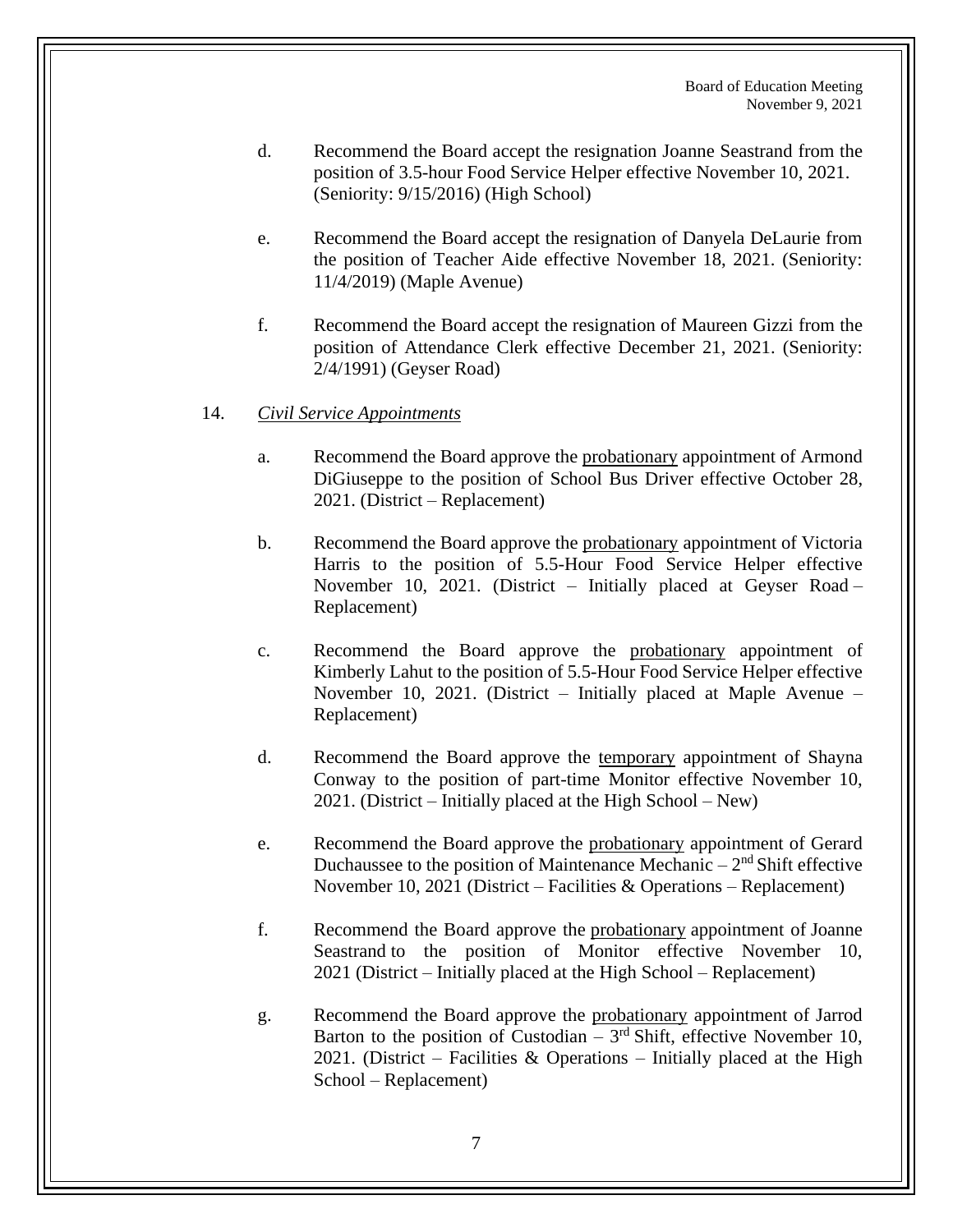- h. Recommend the Board approve the temporary appointment of Karissa Thomas to the position of Part-time Monitor effective November 10, 2021. (District – Initially placed at the High School – New)
- i. Recommend the Board approve the probationary appointment of Jonathan Marsh to the position of Custodian  $-3<sup>rd</sup>$  Shift, effective November 11, 2021, pending fingerprints. (District – Facilities & Operations – Initially placed at Maple Avenue – Replacement)
- j. Recommend the Board approve the probationary appointment of Patricia Klaus to the position of 12 Month Keyboard Specialist effective December 6, 2021 (District – Office of Curriculum Development – Replacement)

### **C. Financial**

#### 1. *Dedication of Baseball Field*

WHEREAS, the City Council of the City of Saratoga Springs recommends that the Saratoga Springs City School District formally rename the East Side Recreation Park Major Baseball Field in honor of William J. McNeary III and be known as the "William J. McNeary, III Field";

WHEREAS a commemorative plaque be installed in honor of William J. McNeary, III at the East Side Recreation Park, and that the plaque is to include a brief summary of his achievements and contributions;

NOW THEREFORE, BE IT RESOLVED, that the Saratoga Springs City School District Board of Education accept the recommendation to formally rename the East Side Recreation Park Major Baseball Field in honor of William J. McNeary III;

BE IT FURTHER RESOLVED, that a commemorative plaque be installed in honor of William J. McNeary, III at the East Side Recreation Park, and that the plaque include a brief summary of his achievements and contributions.

### 2. *Resolution – Saratoga Springs City School District Capital Project – Contract Awards – Legacy Project Phase 1*

WHEREAS, the Saratoga Springs City School District received, accepted and opened bids for the Legacy Project Phase 1 on October 21, 2021, and WHEREAS, the low responsible bidders on the contracts are:

| Contract                                   | Contractor                                                              |                                                            | Amount                       |
|--------------------------------------------|-------------------------------------------------------------------------|------------------------------------------------------------|------------------------------|
| Contract No. 01<br>General<br>Construction | <b>Gallow Construction</b><br>50 Lincoln Avenue<br>Watervliet, NY 12189 | Base Bid<br>Add Alternate No. 1G \$ 57,500.00<br>Total Bid | \$354,500.00<br>\$412,000.00 |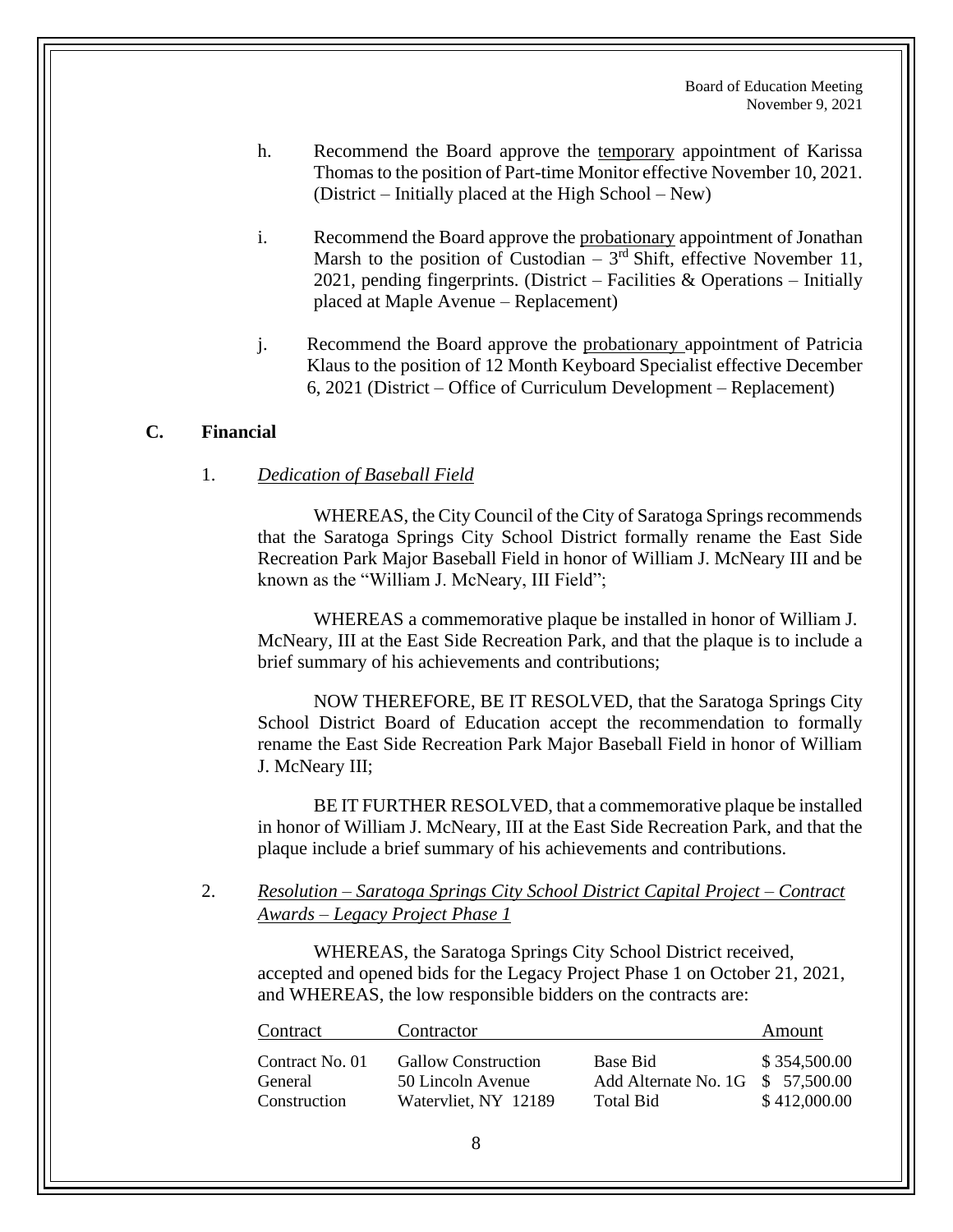| Contract No. 02<br>Plumbing<br>Construction   | Crisafulli Brothers<br>25 Industrial Park Road<br>Albany, NY 12206    | <b>Total Bid</b>                                                                | \$268,000.00                                                        |
|-----------------------------------------------|-----------------------------------------------------------------------|---------------------------------------------------------------------------------|---------------------------------------------------------------------|
| Contract No. 03<br>Mechanical<br>Construction | RF Gordon Mechanical<br>1 Commerce Park Drive<br>Gansevoort, NY 12831 | Base Bid<br>Add Alternate No. 1M<br><b>Total Bid</b>                            | \$2,493,025.00<br>2,390.00<br>\$.<br>\$2,495,415.00                 |
| Contract No. 04<br>Electrical<br>Construction | <b>Brownell Electric</b><br>126 E Road<br>Fort Edward, NY 12828       | Base Bid<br>Add Alternate No. 1E<br>Total Bid<br><b>Total Contracts Awarded</b> | 364,000.00<br>\$.<br>\$<br>3,200.00<br>367,200.00<br>\$3,542,615.00 |

BE IT RESOLVED, that the Board of Education of the Saratoga Springs City School District hereby awards the above contracts and authorizes the Board President to execute the contracts between the District and the above contractors on the recommendation of the Superintendent, Owner's Representative and Architect.

BE IT FURTHER RESOLVED, that the school district administration, owner's representative, architect and legal counsel are directed to draft and execute the necessary documents to commence construction on the Project.

#### 3. *Foreign Language Scholarships*

Recommend the Board of Education accept an anonymous donation to the Saratoga Springs City School District in the amount of \$1,300.00 to be split equally as a onetime increase to the Foreign Language Scholarships in the names of Anna Serafine and Dr. Allen Remaley.

#### 4. *Extraclassroom Activity Fund Report – High School*

As per the attached High School Extraclassroom Activity Fund Report from Kris Meys, Treasurer and Karen Houlahan, Internal Auditor, recommend the Board of Education accept the 1st quarter report for the period July – September 2021.

### 5. *Disposal of Floor Scrubber*

Recommend the Board of Education grant permission for the Facilities & Operations Department to declare obsolete and dispose of a Minuteman Floor Scrubber, CBIZ # 20110967, located at Greenfield Elementary School in a manner that is most economical to the District.

### **VII. CLOSE MEETING**

#### **A. Public Comment**